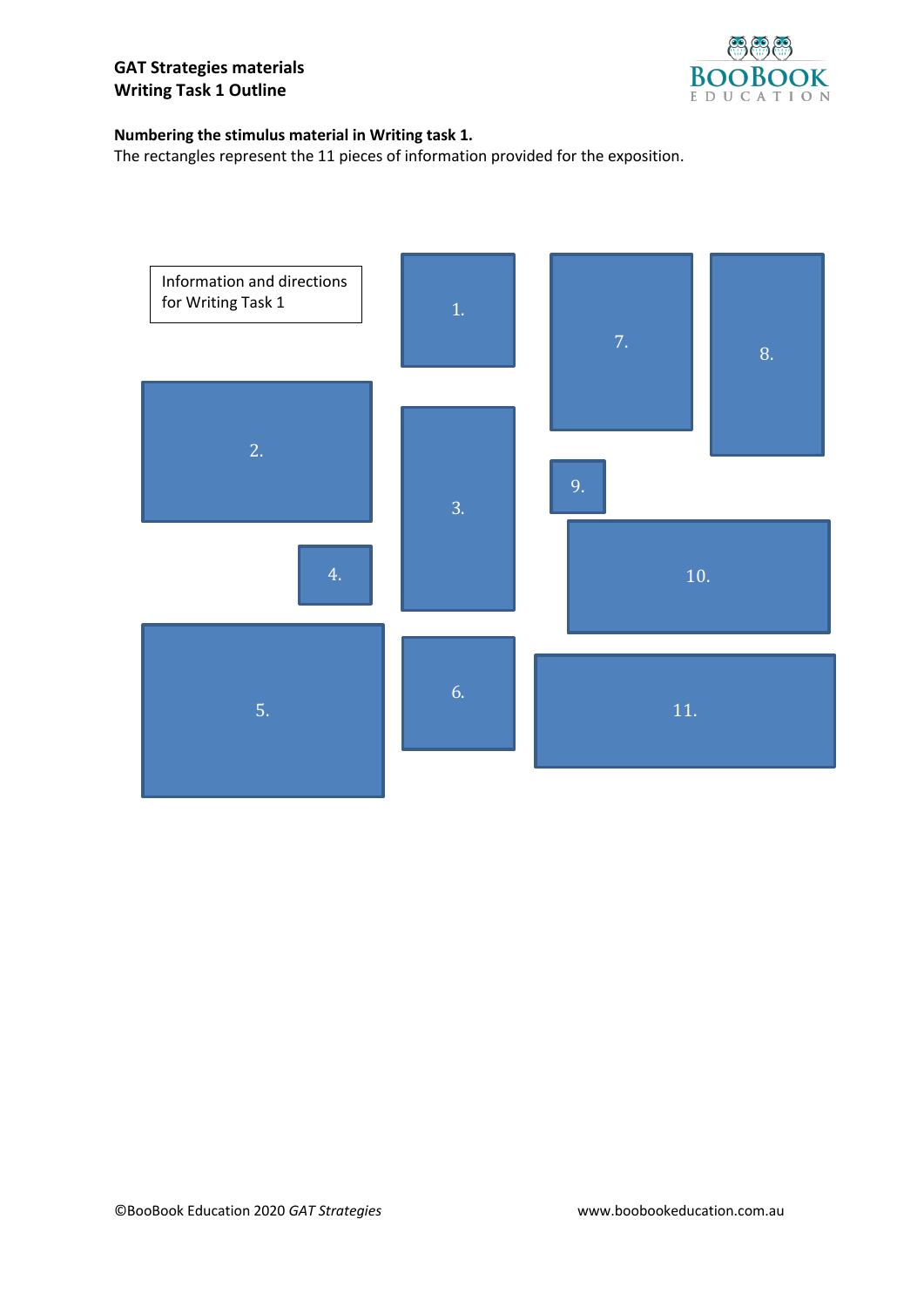

## **Scents of… smell**

People have valued the scent of perfume for ages. Beautiful and ornate perfume bottles have been found in the tombs of ancient Egyptian pharaohs. Today, global perfume industry sales are measured in the tens of billions of dollars. (1, 11)

Because the suggestiveness of smells can be overwhelming (5)- they can disgust us or enchant us- as well as spending a lot of money on perfumes, we buy deodorants (10) to conceal our natural bodily odours from one another. Both markets, for perfume and for deodorant, are growing steadily. (11) The way we smell (7) has a physical effect on other members of our species so we can infer that other people will enjoy a perfume as we do or recoil from an unpleasant odour, as we do. However, about 2% of the population is allergic to perfume (11) and our attempt to make ourselves more attractive in this way might have the opposite effect from the one we intended.

(2) Smells are picked up by the olfactory bulb in the nose as it comes into contact with microscopic odour particles. The brain interprets these smells and connects them with long-term memory. Our ability to recall smells (11) is much greater than our ability to remember things we have seen. (11) Our sense of smell and our ability to taste are closely connected, and our pleasure in good food derives partly from the way it smells. Food that smells disgusting, (6) like old fish, repels us. Because the sense of smell and taste is closely linked, (11) things that smell bad will probably taste bad. This obviously is important in protecting us from food poisoning and other harm. The scents of the mother (7) and her child helps bond the two in the early days of their relationship. Thus, our sense of smell helps us survive from infancy and throughout our lives.

An individual's sense of smell is influenced by many things such as diet, (2) age and the weather. Human sense of smell is at its most acute when a person is about ten years of age. This is useful for survival because the judgements a of ten-year-old are sometimes flawed and a sharp sense of smell might warn the young individual not to stay near, or ingest, substances that smell bad, which might also be toxic or dangerous.

Our ability to detect odours can give us great pleasure (4, 9) and also protect us but the human sense of smell is much less acute than that of other species such as rabbits and dogs(8), whose smell receptors are far more abundant than those of human beings. Unlike dogs, modern homo sapiens do not need to be able to draw conclusions about the way our quarry went, or which of our neighbours last urinated on wall we are now walking past. (3,8)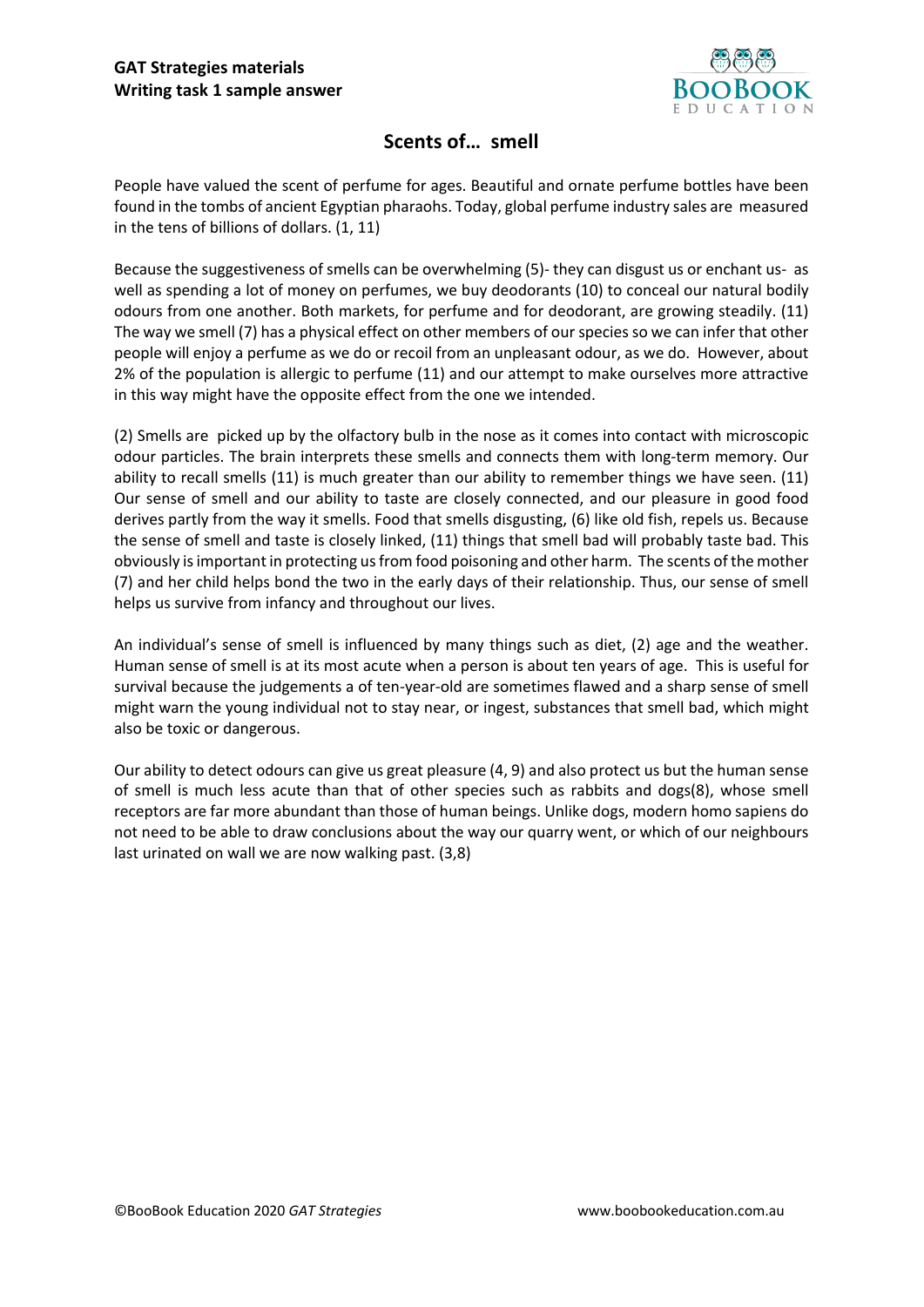

## **Meaningful work and a purposeful life**

It is true that meaningful work can give people's lives a sense of purpose, and those who have this sort of work are very lucky. If people's work is in line with their values and they can think of themselves as benefiting others or society more generally, then their motivation to work hard will be high, along with their sense of satisfaction as they complete it.

But many people do not make a living by doing work that they find meaningful. A lot of work is not very fulfilling. Working on a production line or doing highly repetitive piecework might not seem very meaningful when one has no idea of the final product or of the sort of contribution one is making to the group of people who are working towards completing the final product.

What gives many people a sense of purpose in their lives is not their work but the relationship they have or look forward to having with a partner and children. I think lots of people work at whatever they can find, or whatever pays well enough, so that they can afford to look after themselves and their families well and save towards luxuries like holidays away or some new furniture. Instead of focusing on the meaningfulness or otherwise of their work, they think and dream about the lives they will be able to give their family- the education they will be able to afford for their kids, the comfort of the house they will buy eventually, the pleasure that they will all enjoy during a shared holiday they plan to take in a couple of years' time.

People who enjoy the work they do and value it highly can sometimes let it become all-consuming. One hears of career-oriented people who regret that they did not spend more time with their children as they were growing up. In hindsight, they realise that their purpose in life did not really reside in their work but in relationships they were able to build with the people they love.